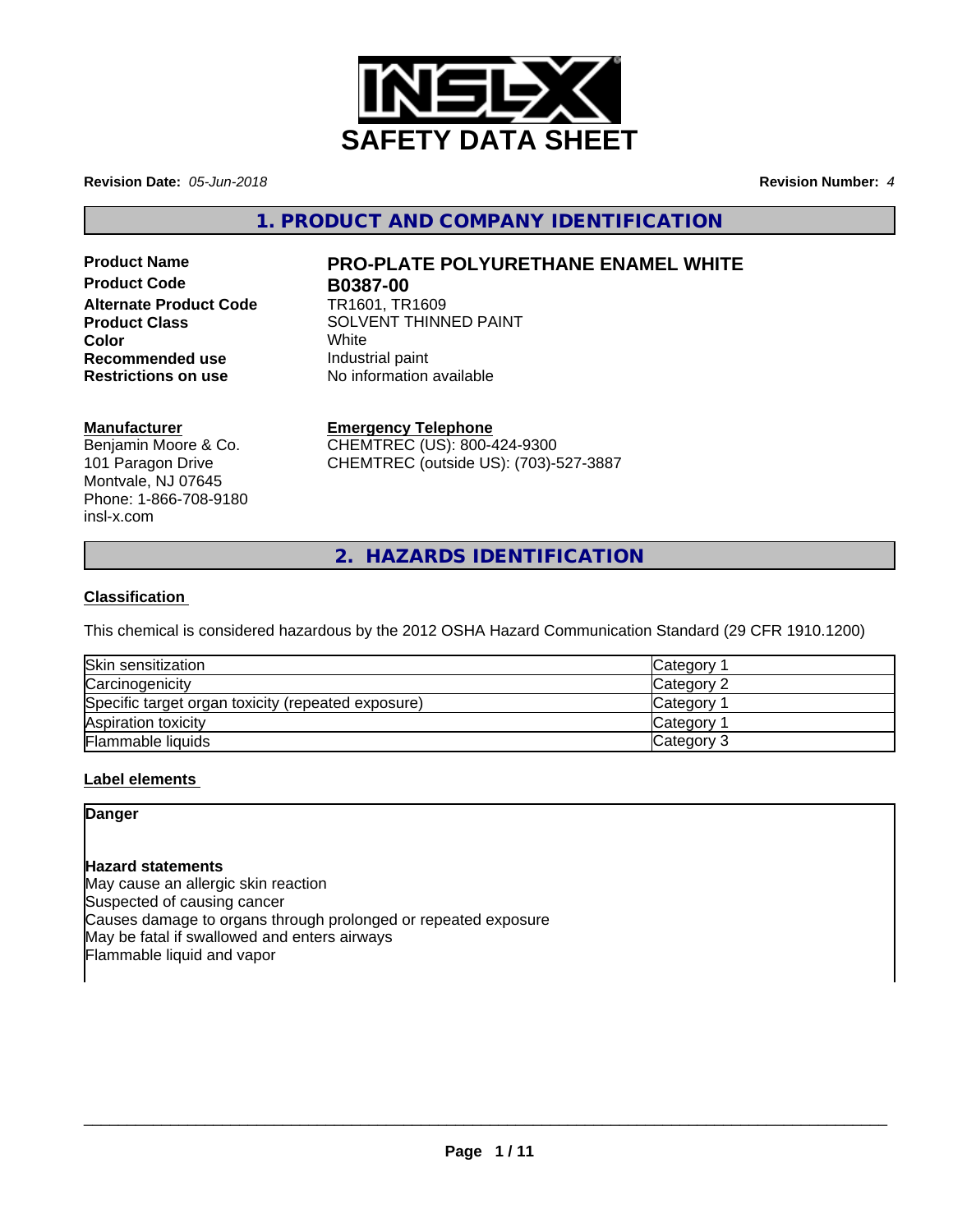# \_\_\_\_\_\_\_\_\_\_\_\_\_\_\_\_\_\_\_\_\_\_\_\_\_\_\_\_\_\_\_\_\_\_\_\_\_\_\_\_\_\_\_\_\_\_\_\_\_\_\_\_\_\_\_\_\_\_\_\_\_\_\_\_\_\_\_\_\_\_\_\_\_\_\_\_\_\_\_\_\_\_\_\_\_\_\_\_\_\_\_\_\_ B0387-00 - **PRO-PLATE POLYURETHANE ENAMEL WHITE**



**Appearance** liquid

**Odor** solvent

# **Precautionary Statements - Prevention**

Obtain special instructions before use Do not handle until all safety precautions have been read and understood Use personal protective equipment as required Contaminated work clothing should not be allowed out of the workplace Wear protective gloves Do not breathe dust/fume/gas/mist/vapors/spray Wash face, hands and any exposed skin thoroughly after handling Do not eat, drink or smoke when using this product Keep away from heat, hot surfaces, sparks, open flames and other ignition sources. No smoking Keep container tightly closed Ground/bond container and receiving equipment Use explosion-proof electrical/ventilating/lighting/equipment Use only non-sparking tools Take precautionary measures against static discharge

### **Precautionary Statements - Response**

IF exposed or concerned: Get medical advice/attention **Skin** If skin irritation or rash occurs: Get medical advice/attention Wash contaminated clothing before reuse IF ON SKIN (or hair): Remove/Take off immediately all contaminated clothing. Rinse skin with water/shower **Ingestion** IF SWALLOWED: Immediately call a POISON CENTER or doctor/physician Do NOT induce vomiting **Fire** In case of fire: Use CO2, dry chemical, or foam for extinction

### **Precautionary Statements - Storage**

Store locked up Store in a well-ventilated place. Keep cool

### **Precautionary Statements - Disposal**

Dispose of contents/container to an approved waste disposal plant

### **Hazards not otherwise classified (HNOC)**

Rags, steel wool or waste soaked with this product may spontaneously catch fire if improperly discarded

### **Other information**

No information available

### **Other hazards**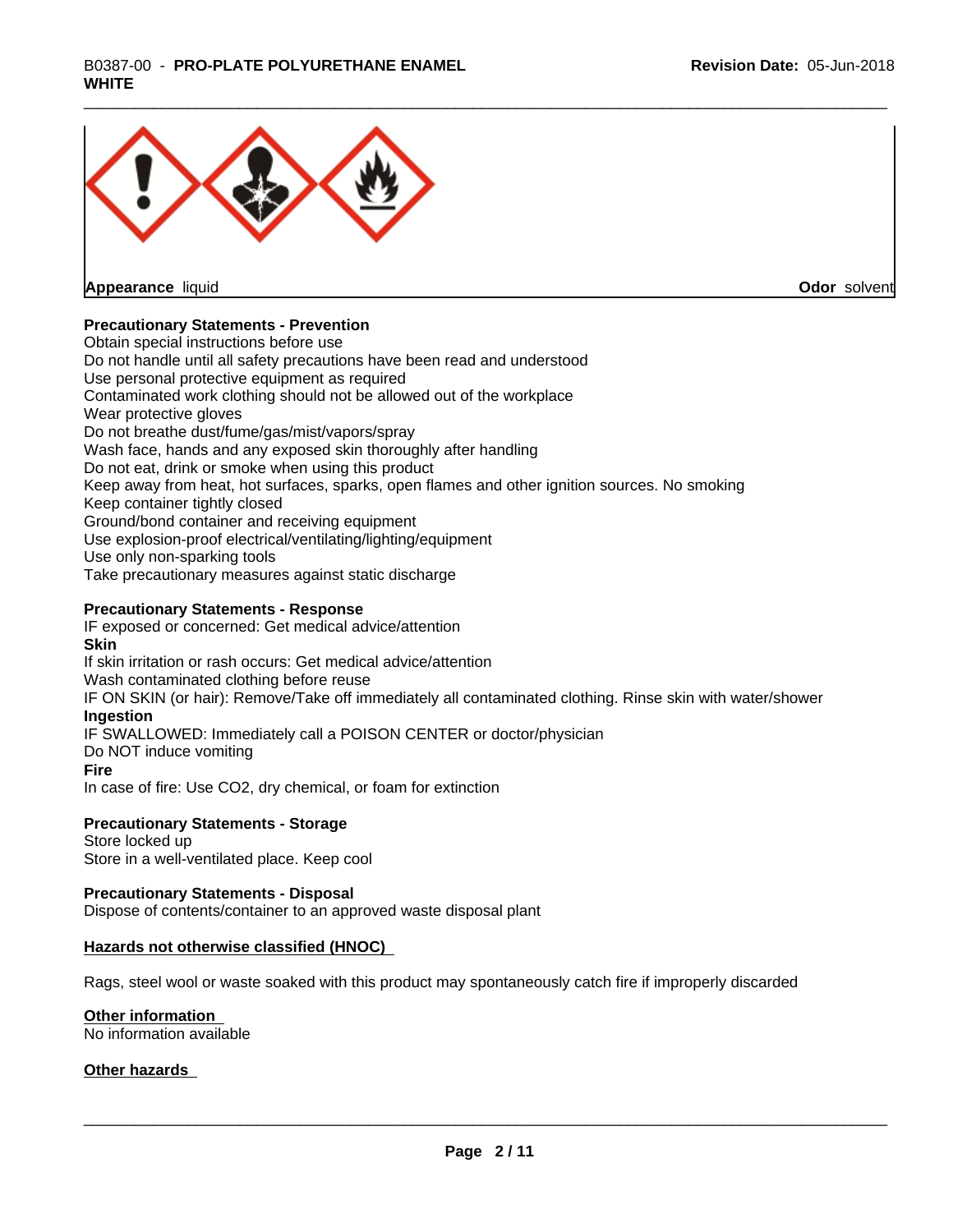**CAUTION:** All floor coatings may become slippery when wet. Where non-skid characteristics are desired, a small amount of clean sand may be added. Stir often during application.

# **3. COMPOSITION/INFORMATION ON INGREDIENTS**

| <b>Chemical name</b>                       | <b>CAS No.</b> | Weight-% |
|--------------------------------------------|----------------|----------|
| Limestone                                  | 1317-65-3      |          |
| Stoddard solvent                           | 8052-41-3      | 15       |
| Titanium dioxide                           | 13463-67-7     |          |
| Distillates, petroleum, hydrotreated light | 64742-47-8     | 10       |
| Cobalt bis(2-ethylhexanoate)               | 136-52-7       | 0.5      |
| Methyl ethyl ketoxime                      | 96-29-7        | 0.5      |
| Ethyl benzene                              | $100 - 41 - 4$ | 0.5      |

|                                                  | 4. FIRST AID MEASURES                                                                                                                                                                                                               |
|--------------------------------------------------|-------------------------------------------------------------------------------------------------------------------------------------------------------------------------------------------------------------------------------------|
| <b>General Advice</b>                            | If symptoms persist, call a physician. Show this safety data sheet to the doctor in<br>attendance.                                                                                                                                  |
| <b>Eye Contact</b>                               | Immediately flush with plenty of water. After initial flushing, remove any contact<br>lenses and continue flushing for at least 15 minutes. Keep eye wide open while<br>rinsing. If symptoms persist, call a physician.             |
| <b>Skin Contact</b>                              | Wash off immediately with soap and plenty of water while removing all<br>contaminated clothes and shoes. If skin irritation persists, call a physician. Wash<br>clothing before reuse. Destroy contaminated articles such as shoes. |
| <b>Inhalation</b>                                | Move to fresh air. If symptoms persist, call a physician.<br>If not breathing, give artificial respiration. Call a physician immediately.                                                                                           |
| Ingestion                                        | Clean mouth with water and afterwards drink plenty of water. Do not induce<br>vomiting without medical advice. Never give anything by mouth to an unconscious<br>person. Consult a physician.                                       |
| <b>Protection Of First-Aiders</b>                | Use personal protective equipment.                                                                                                                                                                                                  |
| <b>Most Important</b><br><b>Symptoms/Effects</b> | May cause allergic skin reaction.                                                                                                                                                                                                   |
| <b>Notes To Physician</b>                        | Treat symptomatically.                                                                                                                                                                                                              |
|                                                  |                                                                                                                                                                                                                                     |

**5. FIRE-FIGHTING MEASURES**

| <b>Suitable Extinguishing Media</b>                                    | Foam, dry powder or water. Use extinguishing measures<br>that are appropriate to local circumstances and the<br>surrounding environment.     |
|------------------------------------------------------------------------|----------------------------------------------------------------------------------------------------------------------------------------------|
| <b>Protective Equipment And Precautions For</b><br><b>Firefighters</b> | As in any fire, wear self-contained breathing apparatus<br>pressure-demand, MSHA/NIOSH (approved or equivalent)<br>and full protective gear. |
| <b>Specific Hazards Arising From The Chemical</b>                      | Combustible material. Closed containers may rupture if                                                                                       |
|                                                                        |                                                                                                                                              |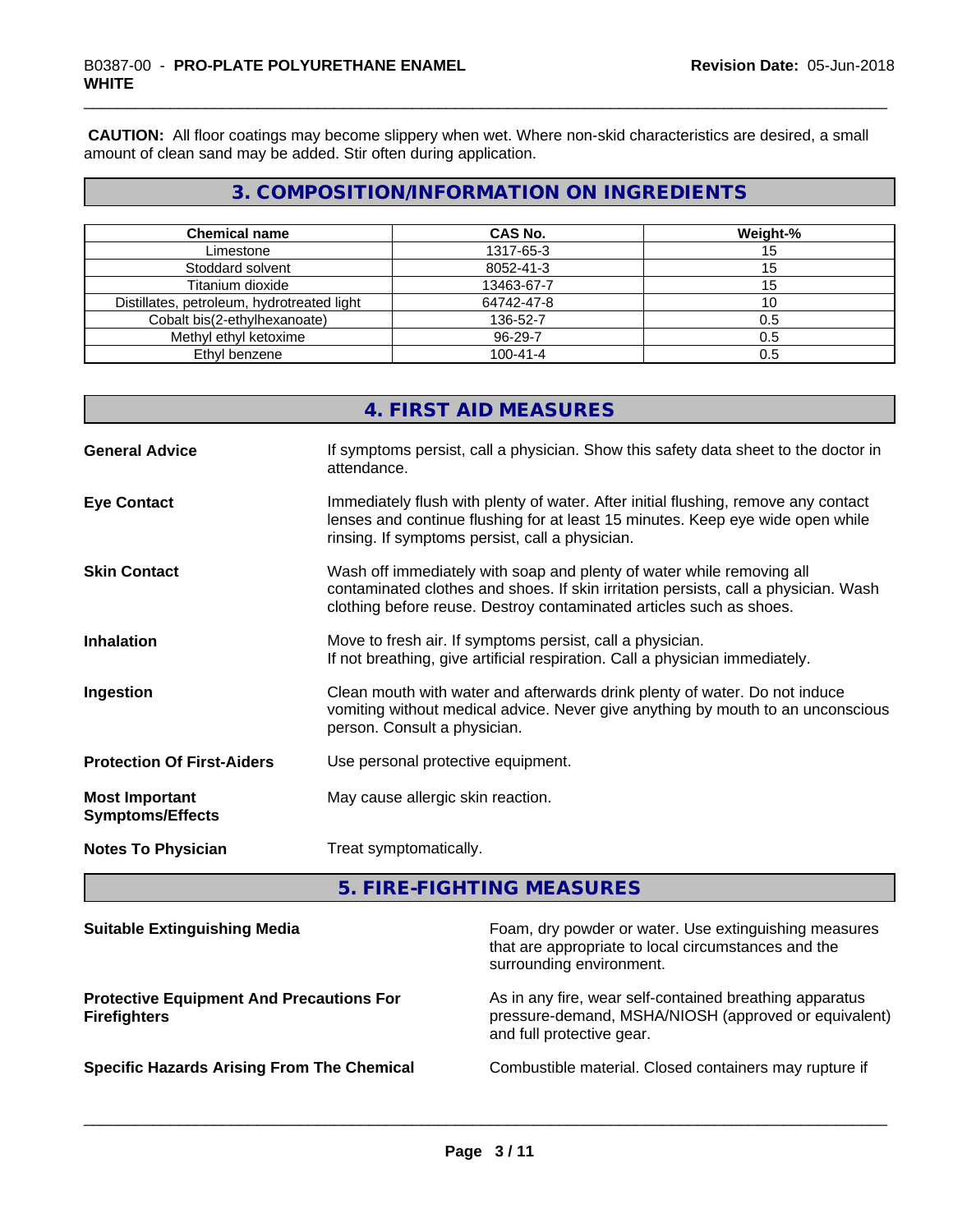|                                                                                  | exposed to fire or extreme heat. Keep product and empty<br>container away from heat and sources of ignition. Thermal<br>decomposition can lead to release of irritating gases and<br>vapors. |
|----------------------------------------------------------------------------------|----------------------------------------------------------------------------------------------------------------------------------------------------------------------------------------------|
| <b>Sensitivity To Mechanical Impact</b>                                          | No                                                                                                                                                                                           |
| <b>Sensitivity To Static Discharge</b>                                           | Yes                                                                                                                                                                                          |
| <b>Flash Point Data</b><br>Flash Point (°F)<br>Flash Point (°C)<br><b>Method</b> | 106<br>41<br><b>PMCC</b>                                                                                                                                                                     |
| <b>Flammability Limits In Air</b>                                                |                                                                                                                                                                                              |
| Lower flammability limit:<br><b>Upper flammability limit:</b>                    | Not available<br>Not available                                                                                                                                                               |
| <b>NFPA</b><br>Health: 1<br><b>Flammability: 2</b>                               | <b>Instability: 0</b><br><b>Special: Not Applicable</b>                                                                                                                                      |
| <b>NFPA Legend</b>                                                               |                                                                                                                                                                                              |

#### 0 - Not Hazardous

- 1 Slightly
- 2 Moderate
- 3 High
- 4 Severe

*The ratings assigned are only suggested ratings, the contractor/employer has ultimate responsibilities for NFPA ratings where this system is used.*

*Additional information regarding the NFPA rating system is available from the National Fire Protection Agency (NFPA) at www.nfpa.org.*

# **6. ACCIDENTAL RELEASE MEASURES**

| <b>Personal Precautions</b>      | Use personal protective equipment. Remove all sources of ignition.                                                                                                                                                                                                                                         |
|----------------------------------|------------------------------------------------------------------------------------------------------------------------------------------------------------------------------------------------------------------------------------------------------------------------------------------------------------|
| <b>Other Information</b>         | Prevent further leakage or spillage if safe to do so. Do not allow material to<br>contaminate ground water system. Prevent product from entering drains. Do not<br>flush into surface water or sanitary sewer system. Local authorities should be<br>advised if significant spillages cannot be contained. |
| <b>Environmental precautions</b> | See Section 12 for additional Ecological Information.                                                                                                                                                                                                                                                      |
| <b>Methods for Cleaning Up</b>   | Dam up. Soak up with inert absorbent material. Pick up and transfer to properly<br>labeled containers. Clean contaminated surface thoroughly.                                                                                                                                                              |

# **7. HANDLING AND STORAGE**

**Handling** Use only in area provided with appropriate exhaust ventilation. Do not breathe vapors or spray mist. Wear personal protective equipment. Take precautionary measures against static discharges. To avoid ignition of vapors by static electricity discharge, all metal parts of the equipment must be grounded. Keep away from open flames, hot surfaces and sources of ignition.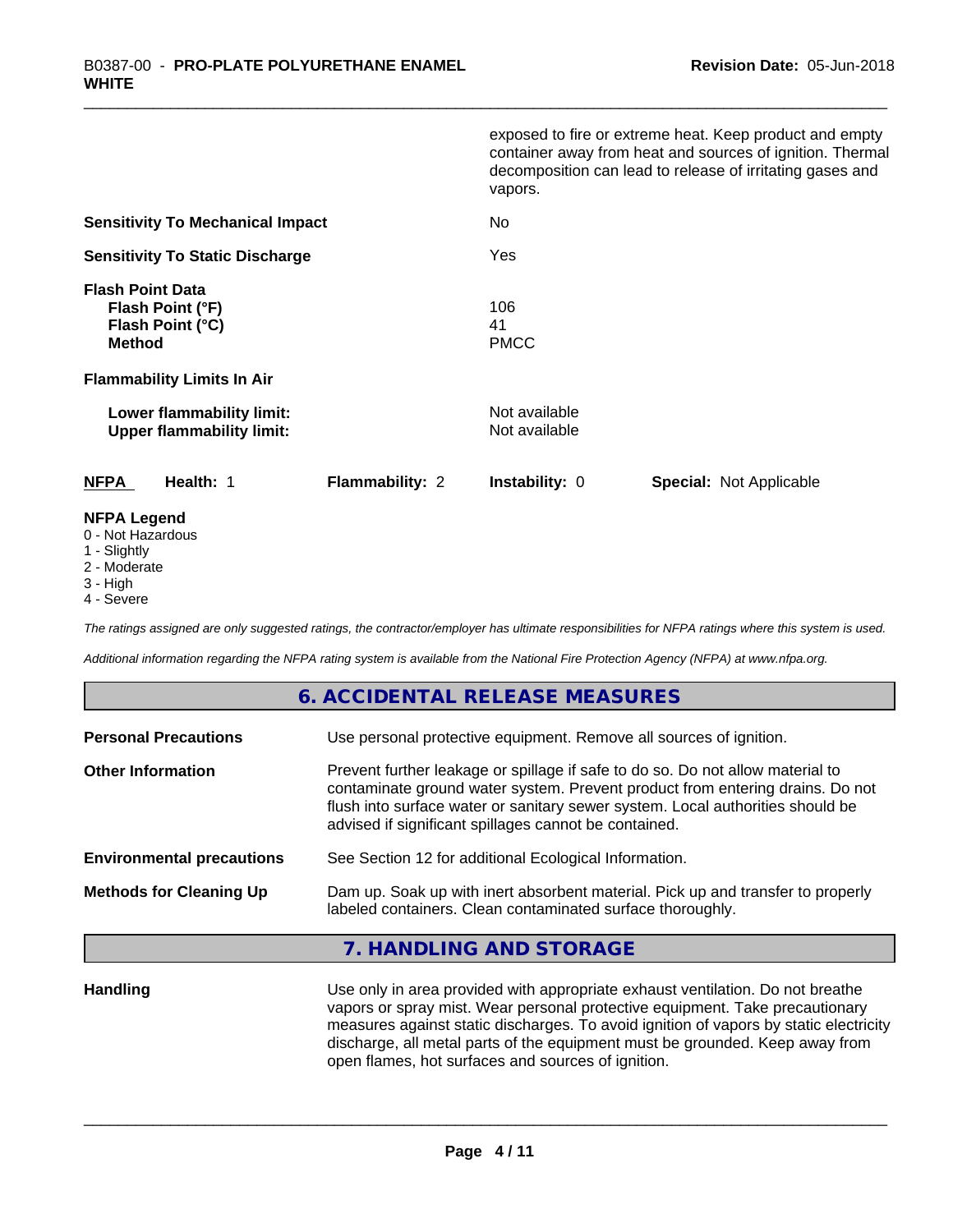| <b>Storage</b>                | Keep containers tightly closed in a dry, cool and well-ventilated place. Keep away<br>from heat. Keep away from open flames, hot surfaces and sources of ignition.<br>Keep in properly labeled containers. Keep out of the reach of children. |  |
|-------------------------------|-----------------------------------------------------------------------------------------------------------------------------------------------------------------------------------------------------------------------------------------------|--|
|                               | <b>DANGER</b> - Rags, steel wool or waste soaked with this product may<br>spontaneously catch fire if improperly discarded. Immediately after use, place<br>rags, steel wool or waste in a sealed water-filled metal container.               |  |
| <b>Incompatible Materials</b> | Incompatible with strong acids and bases and strong oxidizing agents.                                                                                                                                                                         |  |

# **8. EXPOSURE CONTROLS / PERSONAL PROTECTION**

### **Exposure Limits**

| <b>Chemical name</b> | <b>ACGIH TLV</b>  | <b>OSHA PEL</b>              |
|----------------------|-------------------|------------------------------|
| Limestone            | N/E               | 15 mg/m <sup>3</sup> - TWA   |
|                      |                   | $5 \text{ mg/m}^3$ - TWA     |
| Stoddard solvent     | 100 ppm - $TWA$   | 500 ppm - TWA                |
|                      |                   | 2900 mg/m <sup>3</sup> - TWA |
| Titanium dioxide     | 10 mg/m $3$ - TWA | 15 mg/m $3$ - TWA            |
| Ethyl benzene        | 20 ppm - TWA      | 100 ppm $-$ TWA              |
|                      |                   | 435 mg/m <sup>3</sup> - TWA  |

#### **Legend**

ACGIH - American Conference of Governmental Industrial Hygienists Exposure Limits OSHA - Occupational Safety & Health Administration Exposure Limits N/E - Not Established

**Engineering Measures** Ensure adequate ventilation, especially in confined areas.

### **Personal Protective Equipment**

| <b>Eye/Face Protection</b><br><b>Skin Protection</b> | Safety glasses with side-shields.<br>Long sleeved clothing. Protective gloves.                                                                                                                                                                     |
|------------------------------------------------------|----------------------------------------------------------------------------------------------------------------------------------------------------------------------------------------------------------------------------------------------------|
| <b>Respiratory Protection</b>                        | In operations where exposure limits are exceeded, use a NIOSH approved                                                                                                                                                                             |
|                                                      | respirator that has been selected by a technically qualified person for the specific<br>work conditions. When spraying the product or applying in confined areas, wear a<br>NIOSH approved respirator specified for paint spray or organic vapors. |
| <b>Hygiene Measures</b>                              | Avoid contact with skin, eyes and clothing. Remove and wash contaminated<br>clothing before re-use. Wash thoroughly after handling. When using do not eat,                                                                                         |
|                                                      | drink or smoke.                                                                                                                                                                                                                                    |

# **9. PHYSICAL AND CHEMICAL PROPERTIES**

**Appearance** liquid **Density (Ibs/gal)** 9.8 - 9.9<br> **Specific Gravity** 1.17 - 1.19 **Specific Gravity** 

**Odor** solvent **Odor Threshold No information available No information available pH** No information available **Viscosity (cps)** No information available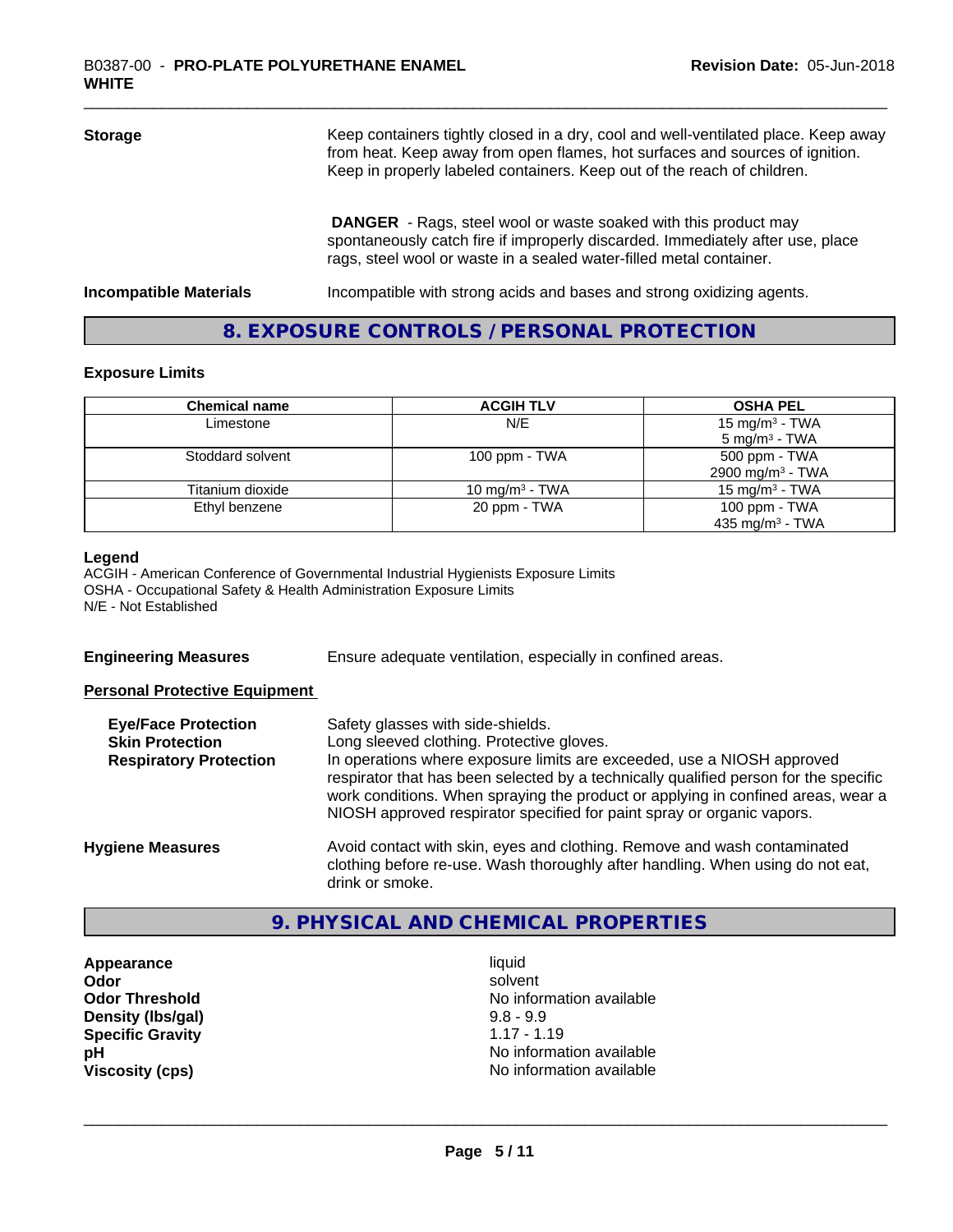**Solubility(ies)** No information available **Water solubility**<br> **Evaporation Rate**<br> **Evaporation Rate**<br> **Evaporation Rate Vapor pressure @20 °C (kPa)** No information available<br> **Vapor density** No information available **Wt. % Solids** 60 - 70 **Vol. % Solids** 45 - 55 **Wt. % Volatiles** 30 - 40 **Vol. % Volatiles VOC Regulatory Limit (g/L)** <340 **Boiling Point (°F)** 212 **Boiling Point (°C)** 100 **Freezing Point (°F)**<br> **Freezing Point (°C)**<br> **Freezing Point (°C)**<br> **No information available Flash Point (°F)** 106 **Flash Point (°C)** 41<br> **Method** PMCC **Method** PMCC **Flammability (solid, gas)** Not applicable **Upper flammability limit:**<br> **Lower flammability limit:** No information available<br>
No information available **Lower flammability limit: Autoignition Temperature (°F)** No information available **Autoignition Temperature (°C)** No information available **Decomposition Temperature (°F)** No information available **Decomposition Temperature (°C)** No information available<br> **Partition coefficient Partition available Partition coefficient** 

**Evaporation Rate** No information available **No information available Freezing Point (°C)** No information available

# **10. STABILITY AND REACTIVITY**

| <b>Reactivity</b>                       | Not Applicable                                                                           |
|-----------------------------------------|------------------------------------------------------------------------------------------|
| <b>Chemical Stability</b>               | Stable under normal conditions. Hazardous polymerisation<br>does not occur.              |
| <b>Conditions to avoid</b>              | Keep away from open flames, hot surfaces, static<br>electricity and sources of ignition. |
| <b>Incompatible Materials</b>           | Incompatible with strong acids and bases and strong<br>oxidizing agents.                 |
| <b>Hazardous Decomposition Products</b> | Thermal decomposition can lead to release of irritating<br>gases and vapors.             |
| Possibility of hazardous reactions      | None under normal conditions of use.                                                     |

**11. TOXICOLOGICAL INFORMATION**

# **Product Information**

# **Information on likely routes of exposure**

**Principal Routes of Exposure** Eye contact, skin contact and inhalation.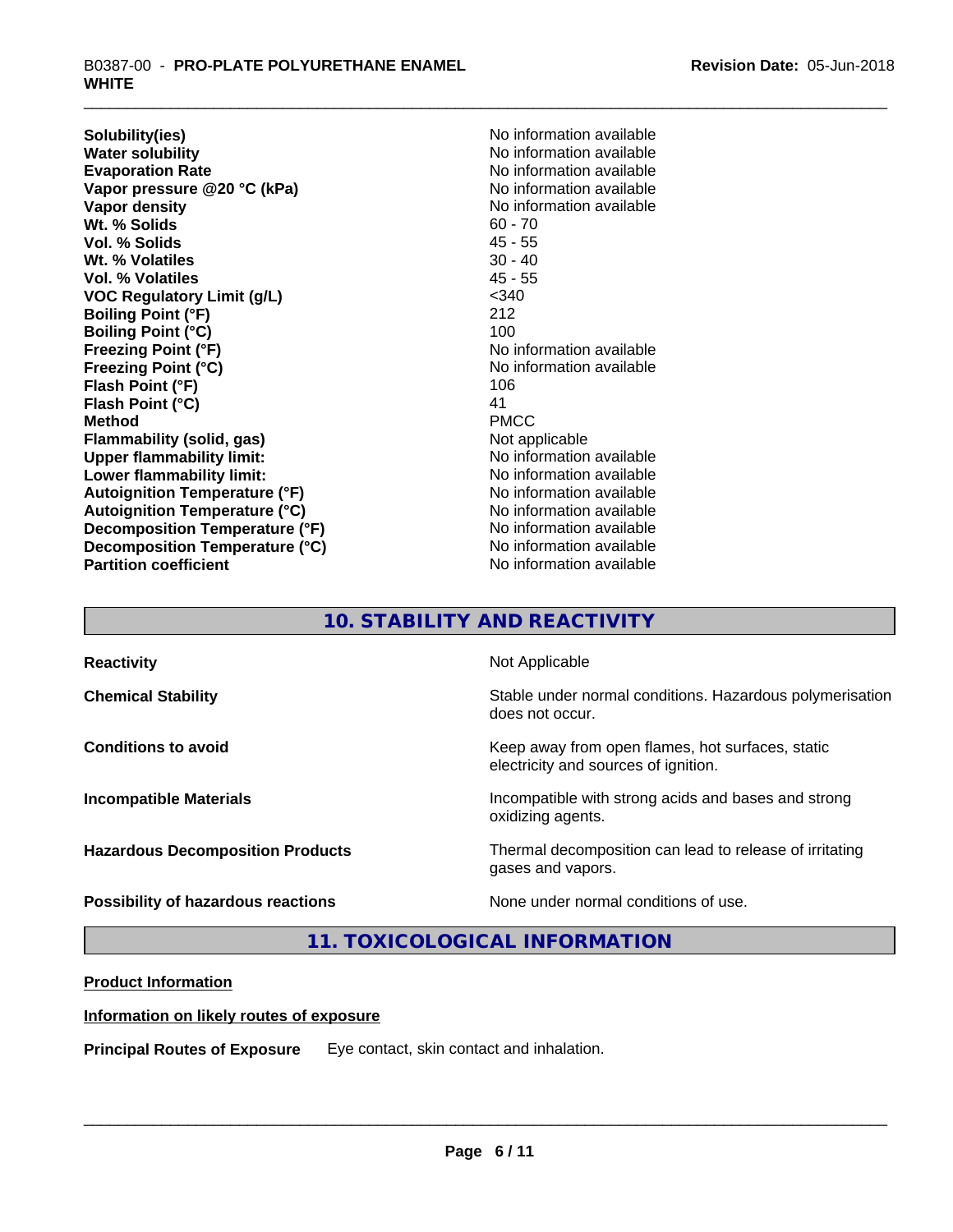| <b>Acute Toxicity</b>           |                                                                                                                                                                                                                                      |
|---------------------------------|--------------------------------------------------------------------------------------------------------------------------------------------------------------------------------------------------------------------------------------|
| <b>Product Information</b>      | Repeated or prolonged exposure to organic solvents may lead to permanent brain<br>and nervous system damage. Intentional misuse by deliberately concentrating and<br>inhaling vapors may be harmful or fatal.                        |
|                                 | Symptoms related to the physical, chemical and toxicological characteristics                                                                                                                                                         |
| <b>Symptoms</b>                 | No information available.                                                                                                                                                                                                            |
|                                 | Delayed and immediate effects as well as chronic effects from short and long-term exposure                                                                                                                                           |
| Eye contact                     | Contact with eyes may cause irritation.                                                                                                                                                                                              |
| <b>Skin contact</b>             | May cause skin irritation and/or dermatitis. Prolonged skin contact may defat the<br>skin and produce dermatitis.                                                                                                                    |
| Ingestion                       | Ingestion may cause irritation to mucous membranes. Small amounts of this<br>product aspirated into the respiratory system during ingestion or vomiting may<br>cause mild to severe pulmonary injury, possibly progressing to death. |
| <b>Inhalation</b>               | High vapor / aerosol concentrations are irritating to the eyes, nose, throat and<br>lungs and may cause headaches, dizziness, drowsiness, unconsciousness, and<br>other central nervous system effects.                              |
| <b>Sensitization</b>            | May cause an allergic skin reaction.                                                                                                                                                                                                 |
| <b>Neurological Effects</b>     | No information available.                                                                                                                                                                                                            |
| <b>Mutagenic Effects</b>        | No information available.                                                                                                                                                                                                            |
| <b>Reproductive Effects</b>     | No information available.                                                                                                                                                                                                            |
| <b>Developmental Effects</b>    | No information available.                                                                                                                                                                                                            |
| <b>Target organ effects</b>     | No information available.                                                                                                                                                                                                            |
| <b>STOT - repeated exposure</b> | No information available.                                                                                                                                                                                                            |
| <b>STOT - single exposure</b>   | No information available.                                                                                                                                                                                                            |
| Other adverse effects           | No information available.                                                                                                                                                                                                            |
| <b>Aspiration Hazard</b>        | May be harmful if swallowed and enters airways. Small amounts of this product                                                                                                                                                        |
|                                 | aspirated into the respiratory system during ingestion or vomiting may cause mild                                                                                                                                                    |
|                                 | to severe pulmonary injury, possibly progressing to death.                                                                                                                                                                           |

### **Numerical measures of toxicity**

### **The following values are calculated based on chapter 3.1 of the GHS document**

| <b>ATEmix (oral)</b> | 33365 mg/kg |
|----------------------|-------------|
| ATEmix (dermal)      | 24531 mg/kg |

### **Component Information**

### **Acute Toxicity**

Stoddard solvent LD50 Oral: > 5,000 mg/kg (Rat) LD50 Dermal: > 3160 mg/kg (Rabbit) LC50 Inhalation (Vapor): > 6.1 mg/L (Rat) Titanium dioxide LD50 Oral: > 10000 mg/kg (Rat) Distillates, petroleum, hydrotreated light LD50 Oral: > 5,000 mg/kg (Rat) LD50 Dermal: > 3,000 mg/kg (Rabbit)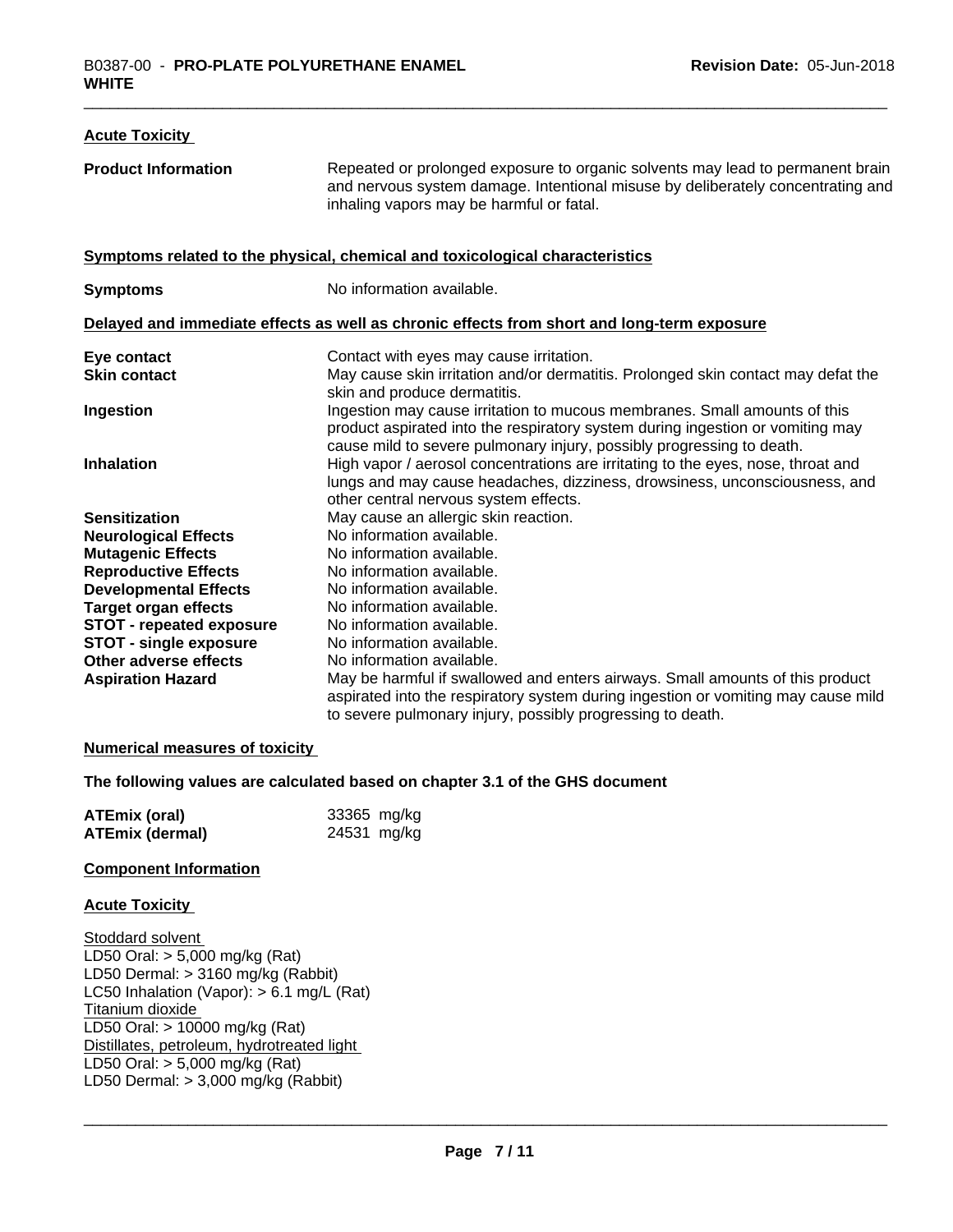# \_\_\_\_\_\_\_\_\_\_\_\_\_\_\_\_\_\_\_\_\_\_\_\_\_\_\_\_\_\_\_\_\_\_\_\_\_\_\_\_\_\_\_\_\_\_\_\_\_\_\_\_\_\_\_\_\_\_\_\_\_\_\_\_\_\_\_\_\_\_\_\_\_\_\_\_\_\_\_\_\_\_\_\_\_\_\_\_\_\_\_\_\_ B0387-00 - **PRO-PLATE POLYURETHANE ENAMEL WHITE**

Methyl ethyl ketoxime LD50 Oral: 930 mg/kg (Rat) LD50 Dermal: 200 µL/kg (Rabbit) LC50 Inhalation (Vapor): > 4.8 mg/L (Rat) Ethyl benzene LD50 Oral: mg/kg (Rat) LD50 Dermal: > mg/kg (Rabbit) LC50 Inhalation (Vapor): mg/m<sup>3</sup> (Rat, 2 hr.)

### **Carcinogenicity**

*The information below indicateswhether each agency has listed any ingredient as a carcinogen:.*

| <b>Chemical name</b>         | <b>IARC</b>                   | <b>NTP</b> | <b>OSHA</b> |
|------------------------------|-------------------------------|------------|-------------|
|                              | 2B - Possible Human           |            | Listed      |
| Titanium dioxide             | Carcinogen                    |            |             |
|                              | 2B - Possible Human<br>Listed |            |             |
| Cobalt bis(2-ethylhexanoate) | Carcinogen                    |            |             |
|                              | 2B - Possible Human           |            | Listed      |
| Ethyl benzene                | Carcinogen                    |            |             |

• Although IARC has classified titanium dioxide as possibly carcinogenic to humans (2B), their summary concludes: "No significant exposure to titanium dioxide is thought to occur during the use of products in which titanium dioxide is bound to other materials, such as paint."

• Cobalt and cobalt compounds are listed as possible human carcinogens by IARC (2B). However, there is inadequate evidence of the carcinogenicity of cobalt and cobalt compounds in humans.

### **Legend**

IARC - International Agency for Research on Cancer NTP - National Toxicity Program OSHA - Occupational Safety & Health Administration

# **12. ECOLOGICAL INFORMATION**

# **Ecotoxicity Effects**

The environmental impact of this product has not been fully investigated.

# **Product Information**

### **Acute Toxicity to Fish**

No information available

# **Acute Toxicity to Aquatic Invertebrates**

No information available

### **Acute Toxicity to Aquatic Plants**

No information available

### **Persistence / Degradability**

No information available.

### **Bioaccumulation**

There is no data for this product.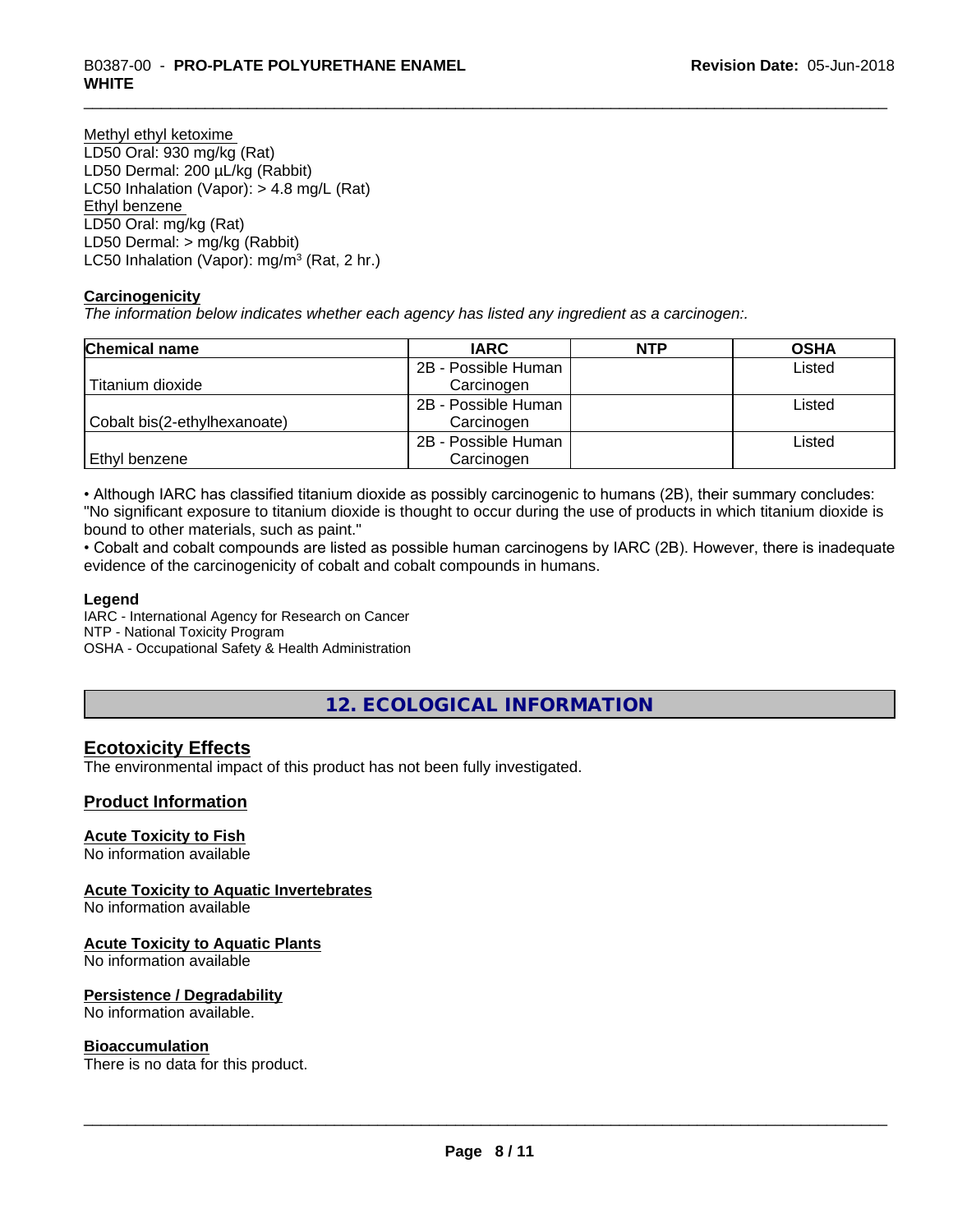#### **Mobility in Environmental Media**

No information available.

#### **Ozone**

No information available

### **Component Information**

### **Acute Toxicity to Fish**

Titanium dioxide  $LC50:$  > 1000 mg/L (Fathead Minnow - 96 hr.) Methyl ethyl ketoxime LC50: 48 mg/L (Bluegill sunfish - 96 hr.) Ethyl benzene LC50: 12.1 mg/L (Fathead Minnow - 96 hr.)

### **Acute Toxicity to Aquatic Invertebrates**

Methyl ethyl ketoxime EC50: 750 mg/L (Daphnia magna - 48 hr.) Ethyl benzene EC50: 1.8 mg/L (Daphnia magna - 48 hr.)

### **Acute Toxicity to Aquatic Plants**

Ethyl benzene EC50: 4.6 mg/L (Green algae (Scenedesmus subspicatus), 72 hrs.)

# **13. DISPOSAL CONSIDERATIONS**

| <b>Waste Disposal Method</b>   | Dispose of in accordance with federal, state, and local regulations. Local<br>requirements may vary, consult your sanitation department or state-designated<br>environmental protection agency for more disposal options. |
|--------------------------------|---------------------------------------------------------------------------------------------------------------------------------------------------------------------------------------------------------------------------|
| <b>Empty Container Warning</b> | Emptied containers may retain product residue. Follow label warnings even after<br>container is emptied. Residual vapors may explode on ignition.                                                                         |

# **14. TRANSPORT INFORMATION**

**DOT**

| <b>Proper Shipping Name</b> | <b>PAINT</b>                                               |
|-----------------------------|------------------------------------------------------------|
| <b>Hazard class</b>         |                                                            |
| UN-No.                      | UN1263                                                     |
| <b>Packing Group</b>        | Ш                                                          |
| <b>Description</b>          | UN1263, PAINT, 3, III, Marine Pollutant (Stoddard solvent) |

In the US this material may be reclassified as a Combustible Liquid and is not regulated in containers of less than 119 gallons (450 liters) via surface transportation (refer to 49CFR173.120(b)(2) for further information).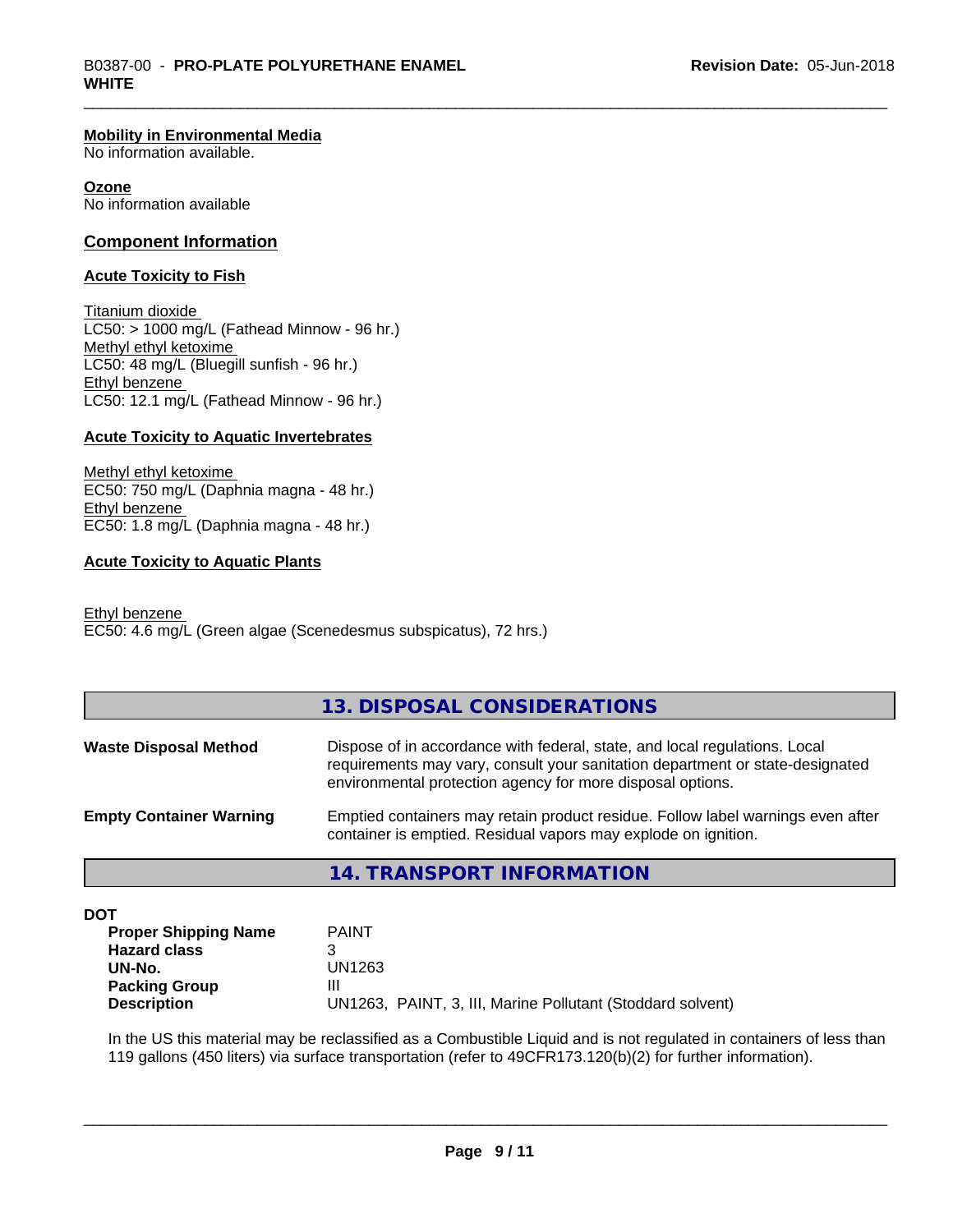| <b>ICAO/IATA</b> | Contact the preparer for further information. |  |
|------------------|-----------------------------------------------|--|
| IMDG / IMO       | Contact the preparer for further information. |  |
|                  | 15. REGULATORY INFORMATION                    |  |

# **International Inventories**

| <b>TSCA: United States</b> | Yes - All components are listed or exempt. |
|----------------------------|--------------------------------------------|
| <b>DSL: Canada</b>         | Yes - All components are listed or exempt. |

# **Federal Regulations**

### **SARA 311/312 hazardous categorization**

| Acute health hazard               | Yes |
|-----------------------------------|-----|
| Chronic Health Hazard             | Yes |
| Fire hazard                       | Yes |
| Sudden release of pressure hazard | Nο  |
| Reactive Hazard                   | Nο  |

# **SARA 313**

Section 313 of Title III of the Superfund Amendments and Reauthorization Act of 1986 (SARA). This product contains a chemical or chemicals which are subject to the reporting requirements of the Act and Title 40 of the Code of Federal Regulations, Part 372:

| <b>Chemical name</b> | CAS No.  | Weight-% | <b>CERCLA/SARA 313</b><br>(de minimis concentration) |
|----------------------|----------|----------|------------------------------------------------------|
| Ethyl benzene        | 100-41-4 | 0.5      |                                                      |

#### **Clean Air Act,Section 112 Hazardous Air Pollutants (HAPs) (see 40 CFR 61)** This product contains the following HAPs:

|  |  | <b>THIS PLOGGOT COLLEGING THE TOILOWITING LIFT</b> |  |
|--|--|----------------------------------------------------|--|
|  |  |                                                    |  |

| <b>Chemical name</b> | CAS No.  | Weight-% | <b>Hazardous Air Pollutant</b> |
|----------------------|----------|----------|--------------------------------|
|                      |          |          | (HAP)                          |
| Ethyl benzene        | 100-41-4 | U.U      | Listed                         |

# **US State Regulations**

### **California Proposition 65**

**AVIMARNING:** Cancer and Reproductive Harm– www.P65warnings.ca.gov

# **State Right-to-Know**

| <b>Chemical name</b> | <b>Massachusetts</b> | <b>New Jersey</b> | Pennsylvania |
|----------------------|----------------------|-------------------|--------------|
| _imestone            |                      |                   |              |
| Stoddard solvent     |                      |                   |              |
| Titanium dioxide     |                      |                   |              |